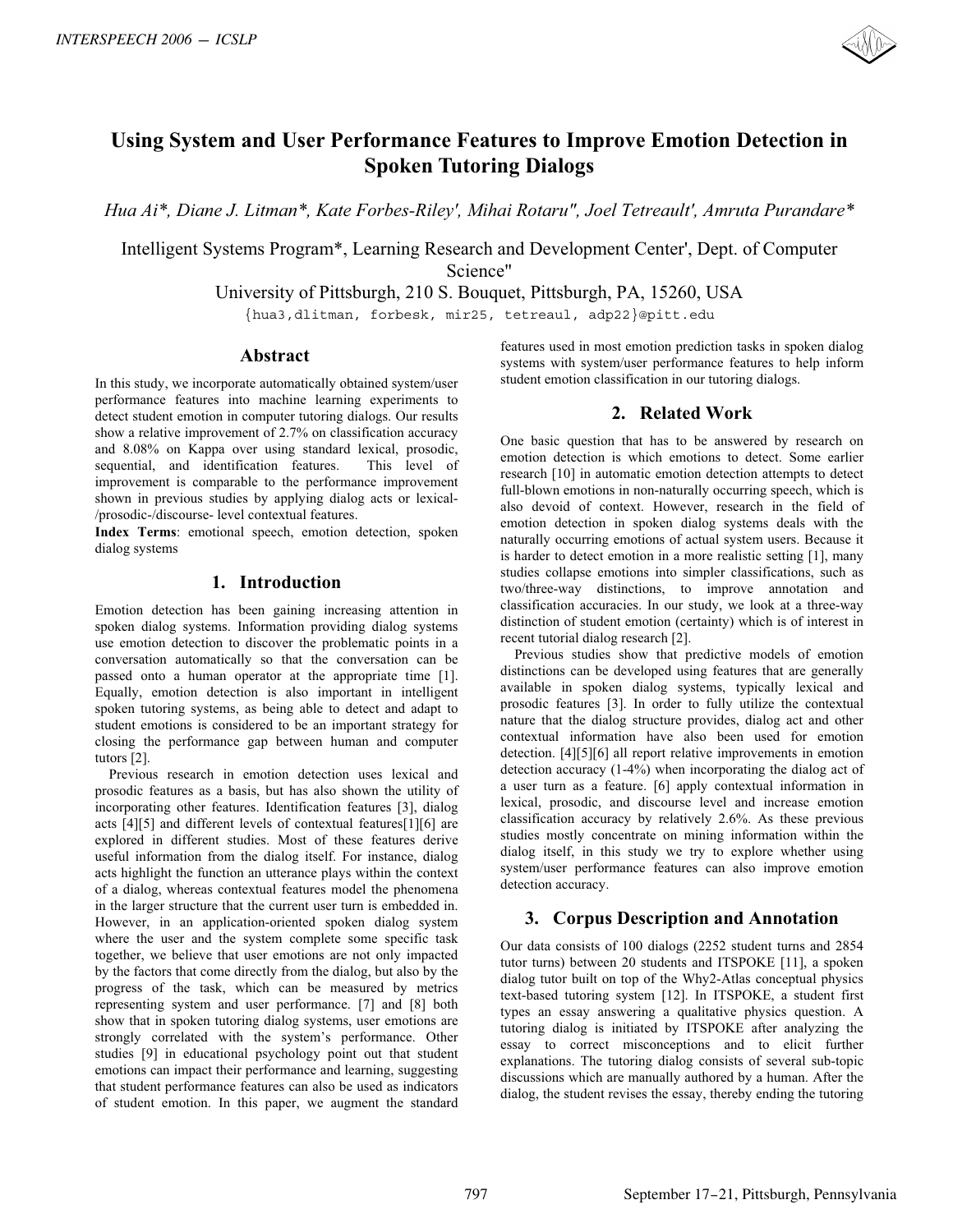

| Figure 1.                                             | or causing another round of tutoring/essay revision. Therefore,<br>in our system, essay revision is viewed as a sign of progress in<br>the tutoring session. An excerpt of a tutoring dialog is shown in                                                                                                                                                                                                                                                                                                                                                                                                                                                                                                                                                                                                                                                                                                                                                                                                |  |  |
|-------------------------------------------------------|---------------------------------------------------------------------------------------------------------------------------------------------------------------------------------------------------------------------------------------------------------------------------------------------------------------------------------------------------------------------------------------------------------------------------------------------------------------------------------------------------------------------------------------------------------------------------------------------------------------------------------------------------------------------------------------------------------------------------------------------------------------------------------------------------------------------------------------------------------------------------------------------------------------------------------------------------------------------------------------------------------|--|--|
| $Tutor_1$ :<br>$<\text{Essay}$                        | Read the question and enter your response in<br>the essay window.                                                                                                                                                                                                                                                                                                                                                                                                                                                                                                                                                                                                                                                                                                                                                                                                                                                                                                                                       |  |  |
| $Student_1$ :<br>$Tutor_2$ :<br><velocity></velocity> | ( <i>Types in and submits the essay</i> )<br>So let's begin by describing the velocity<br>of the pumpkin while the man is carrying it.<br>How does its velocity compare to his?                                                                                                                                                                                                                                                                                                                                                                                                                                                                                                                                                                                                                                                                                                                                                                                                                         |  |  |
| $Student,$ :                                          | They're the same (Correct)                                                                                                                                                                                                                                                                                                                                                                                                                                                                                                                                                                                                                                                                                                                                                                                                                                                                                                                                                                              |  |  |
| $Tutor_{3}$ :<br>$<$ Force $>$                        | Right What are the forces exerted on the                                                                                                                                                                                                                                                                                                                                                                                                                                                                                                                                                                                                                                                                                                                                                                                                                                                                                                                                                                |  |  |
| $Student_3$ :                                         | pumpkin during the toss?                                                                                                                                                                                                                                                                                                                                                                                                                                                                                                                                                                                                                                                                                                                                                                                                                                                                                                                                                                                |  |  |
|                                                       | Gravity, vertically down. (Partially Correct)                                                                                                                                                                                                                                                                                                                                                                                                                                                                                                                                                                                                                                                                                                                                                                                                                                                                                                                                                           |  |  |
| $Tutor_{4}$ :<br><net force=""></net>                 | That's almost right.  So what is the<br>direction of the NET force?                                                                                                                                                                                                                                                                                                                                                                                                                                                                                                                                                                                                                                                                                                                                                                                                                                                                                                                                     |  |  |
| $Student_{\Lambda}$ :                                 | Zero. (Incorrect)<br>$\left(\ldots \text{ Dialog goes on} \ldots\right)$<br>(after 10 minute 42 second )                                                                                                                                                                                                                                                                                                                                                                                                                                                                                                                                                                                                                                                                                                                                                                                                                                                                                                |  |  |
| $Tutor_{15}$ :<br>$<$ Sum_up $>$                      | Yep. To summarize:  Please give a try at<br>writing the essay now.                                                                                                                                                                                                                                                                                                                                                                                                                                                                                                                                                                                                                                                                                                                                                                                                                                                                                                                                      |  |  |
| Student <sub>15</sub> :                               | (Submits another essay)                                                                                                                                                                                                                                                                                                                                                                                                                                                                                                                                                                                                                                                                                                                                                                                                                                                                                                                                                                                 |  |  |
| $Tutor_{16}$ :                                        | There are more points to include in your                                                                                                                                                                                                                                                                                                                                                                                                                                                                                                                                                                                                                                                                                                                                                                                                                                                                                                                                                                |  |  |
|                                                       | essay. What is the relationship between                                                                                                                                                                                                                                                                                                                                                                                                                                                                                                                                                                                                                                                                                                                                                                                                                                                                                                                                                                 |  |  |
|                                                       | (Another tutoring dialog goes on $\ldots$ )<br>Figure 1: Sample dialog from ITSPOKE                                                                                                                                                                                                                                                                                                                                                                                                                                                                                                                                                                                                                                                                                                                                                                                                                                                                                                                     |  |  |
|                                                       | Prior to the present study, each turn in our corpus was<br>manually annotated for certainness, using a scheme which has<br>been applied to a comparable human-human tutoring corpus<br>[13][14]. The annotators are instructed to tag a student emotion<br>based on their human intuition. For example, if a student seems<br>to be certain about his/her answer, the student turn is tagged as<br>"certain". Four tags are defined in the coding manual: uncertain,<br>certain, mixed (mixture of certain and uncertain), and neutral.<br>One annotator from our group annotated the whole corpus using<br>the four way distinction, while another colleague at Columbia<br>University annotated it using a binary distinction of uncertain<br>and not-uncertain. We combine our tags by collapsing "mixed"<br>and "uncertain" into "uncertain" and "certain" and "neutral"<br>into "not-uncertain" to compare with their annotation. A Kappa<br>of 0.68 is obtained based on this binary distinction. |  |  |
|                                                       | 4. Emotion Classification                                                                                                                                                                                                                                                                                                                                                                                                                                                                                                                                                                                                                                                                                                                                                                                                                                                                                                                                                                               |  |  |

# **4. Emotion Classification**

only the hypothesized useful triggering mechanisms certainuncertain-neutral is kept. Some previous works [1] [3] use this same strategy as well.

In our classification experiments, each student turn is characterized by a set of features described in the following subsections. All the features we use can be obtained automatically in the running system. We first describe the features which have been used in our previous study on a smaller set of data (451 student turns) from our system, and then we introduce the new system/user performance features which we use in this study.

#### **4.1. Previously used features**

In this study, the only lexical feature (**LEX**) used is the Automatic Speech Recognizer (ASR) recognized student utterance (treated as bag of words) which is available from the system logs. We use the same set of automatically extracted/computed prosodic features (**PROS**) as our previous study [3] to represent the knowledge of pitch, energy, duration, tempo and pausing. The set of features consists of 12 raw prosodic features, 12 additional features that are gained by normalizing those raw features to the first dialog turn, and another 24 running totals and averages of first two sets of features.

We also take into account the gender, subject ID and problem ID as identification features (**ID**). Prior studies have shown that "subject" and "gender" features can play an important role in the emotion recognition. "subject ID" and "problem ID" are uniquely important in our domain since the student will use the system repeatedly and the problem will be discussed repeatedly across students. In our prior study, these 3 identification features were found to be useful.

In addition, we include turn sequence number (e.g. in Figure 1, the sequence number of the turn  $Student_3$  is 3), turn beginning and ending time (in seconds) as sequential features (**SQ**), which are used in [5] as well as in our prior study [3].

#### **4.2. System/user performance features**

In this study, we also use features that characterize system/user performance (**PER**) to help inform the emotion detection of the present user turn.

The system performance is measured by ASR performance features, which are found to be significantly correlated with student emotional states in our system [8]. In this study, we only use the ASR performance features that can be automatically obtained from the system logs: the number of user turns that encounter ASR rejection errors and the percentage of such turns across the dialog so far.

11 features are used to measure the student performance. As we described in section 3, the discussion of each physics problem consists of several sub-topics (Shown in " $\gg$ " in Figure 1, e.g., sub-topic for the  $2<sup>nd</sup>$  tutor/student turn is velocity). The sub-topics that the student discusses are used to measure the student performance because the tutor chooses to cover different sub-topics based on the student performance. We also count the times that a sub-topic is revisited in the dialog. These revisit counts serve as an indicator of the student performance since a sub-topic is revisited only if the student previously answers the problem incorrectly [16].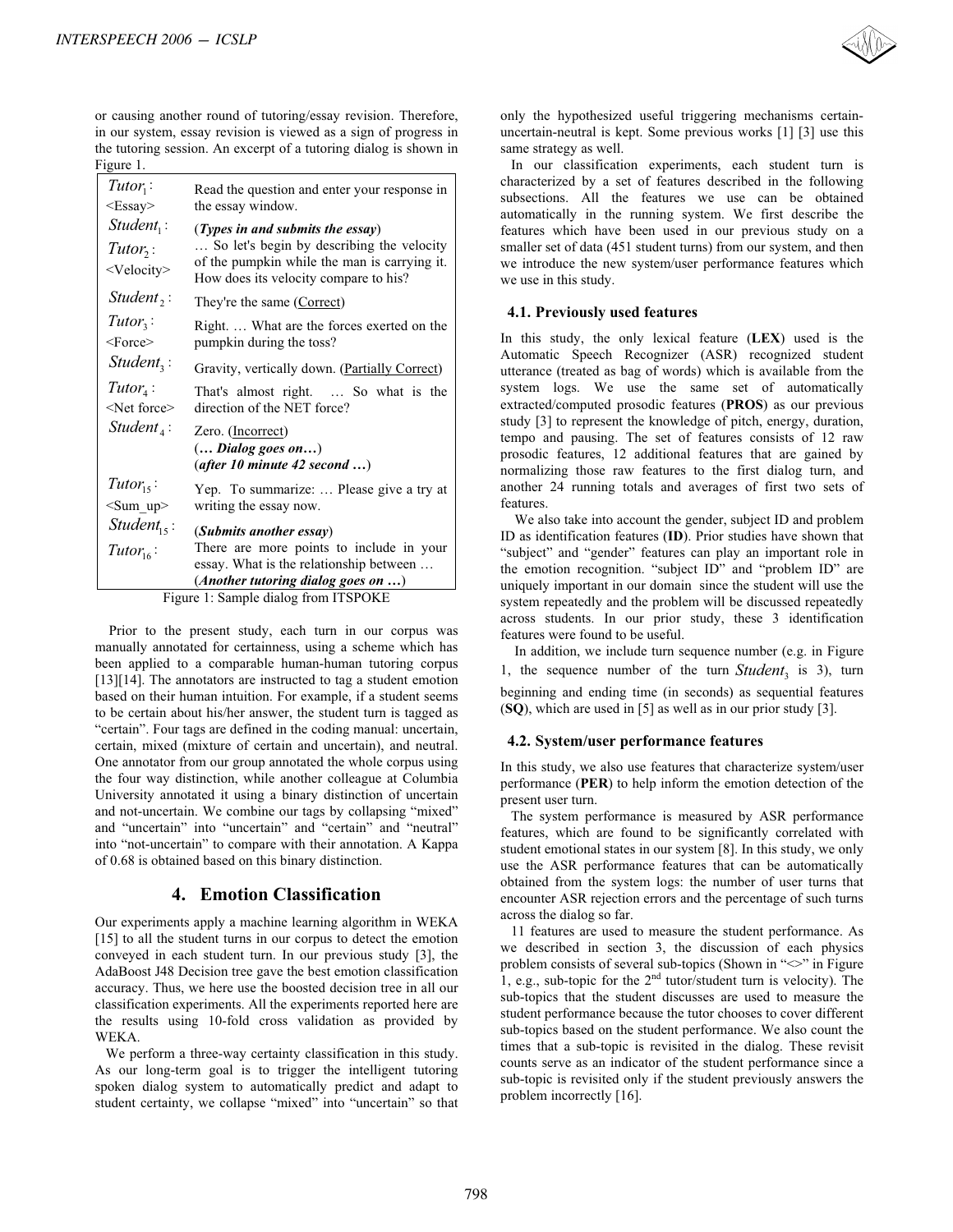We further analyze the progression of our tutoring dialogs by investigating the transitions between sub-topics. In our system, sub-topics are embedded in a nested hierarchical structure, as in the Grosz and Sidner theory of discourse structure [17]. In order to complete a higher-level sub-topic, several lower-level subtopics will be nested into the discussion. We automatically compute the "depth" of the sub-topics within the nesting structure and use it as a feature to indicate the current depth of the tutoring discussion (e.g., in Figure 1, sub-topic "net force" is nested in "force"; the depth for "force" is 1, and the depth for "net force" is 2). The average nesting depth so far is also computed as a feature.

We use the number of essay revisions to measure the progress of tutoring dialogs. As we described in section 3, in our system, the success of each sub-topic discussion is marked by an essay revision. More essay revisions indicate that the tutoring dialog covers a larger number of sub-topics in the discussion, thus is nearer to the end of the dialog. This feature is found to be useful in modeling user satisfaction and learning using a PARADISE framework [18].

 The quality of each student's answer is measured by the correctness (correct/incorrect/partially correct) of the current student answer (e.g., in Figure 1, the  $2<sup>nd</sup>$  student turn is "correct"), the percentage of correct student answers so far, and the times that the physics keywords appear in a student utterance (e.g., in Figure 1, the  $3<sup>rd</sup>$  student turn contains one physics keyword, "Gravity"). Currently we automatically extract the keywords using an online physics dictionary from "Eric Weisstein's World of Physics" (http://scienceworld.wolfram.com/physics). Our ongoing work shows that the keyword counts are correlated with student learning, which is an important feature in evaluating system/user performance for tutoring systems. INTERSPEECH 2006 - ICSLP<br>We thether analyze the propression of our tunoing dialogs by<br>monitoginating the transition between subscribes. In our system,<br>makinging are combatable in a nest<br>of hierarchic stress and the complet

 Another two features are used to represent student prior domain knowledge: the pretest score on physics problems before interacting with the system and the quality of the student's first answer. We use a binary judgment (high/low) on the quality of the student's first essay based on the system's choice of first sub-topic. This information can be extracted automatically from the system log. The student's prior knowledge levels can possibly influence the student performances in tutoring [18].

#### **5. Results**

Table 1 summarizes our results using different combinations of features described in section 4 to automatically classify student certainty. The first column shows the features that are added in each run of our experiments. The  $2<sup>nd</sup>$  and the  $4<sup>th</sup>$  columns show the classification accuracy and Kappa, while the  $3<sup>rd</sup>$  and the  $5<sup>th</sup>$ columns show the relative improvements on the accuracy and the Kappa over the prior features. We report Kappa in addition to the overall classification accuracy because Kappa also considers inter-class agreement, which provides us a more comprehensive evaluation on the performance of the classifier.

The baseline performance in the first row represents classification using the majority class. Without using any features, we get an accuracy of 42.14% by always guessing "certain" for each student turn. Then we start adding more features. First, we apply the used features from our previous study to this larger corpus. The second row shows that by using lexical features only, the classification accuracy is 53.02%, and the Kappa is 0.24. By also adding prosodic features we obtain an accuracy of 56.08% and a Kappa of 0.31 in the third row. Similar to previous studies, we see a further increase on both the accuracy and the Kappa by adding the identification and sequential features. Finally, when adding system/user performance features, the classification accuracy increases to 59.41% and the Kappa increases to 0.36. A relative 2.7% improvement in the accuracy and 8% improvement in the Kappa are observed over the standard set of lexical, prosodic, sequential and identification features.

| Features   | Accuracy | <b>AAccuracy</b> | Kappa | $\Delta$ <i>Kappa</i> |
|------------|----------|------------------|-------|-----------------------|
| Baseline   | 42.14%   |                  |       |                       |
| $+LEX$     | 53.02%   | 25.82%           | 0.24  |                       |
| $+PROS$    | 56.08%   | 5.78%            | 0.31  | 25.80%                |
| $+ID$ , SO | 57.86%   | 3.17%            | 0.33  | 8.96%                 |
| $+PER$     | 59.41%   | 2.69%            | 0.36  | 8.08%                 |

Table 1: Classification accuracy of student certainness given different feature sets

| Class     | Precision | Recall | F-measure |
|-----------|-----------|--------|-----------|
| certain   | 0.62      | 0.673  | 0.645     |
| uncertain | 0.681     | 0.534  | 0.598     |
| neutral   | በ ናን7     | 0.538  | 0.533     |

Table 2: Detailed accuracy by class when using all the features

 In order to gain a sense of how useful the performance features are among all the features, we investigate the decision tree given by WEKA. All the performance features, except the raw count of ASR rejection turns, are used as decision nodes in the tree. Number of revisited sub-topics, correctness of student answers, depth of sub-topics, pretest score, and percentage of ASR rejections all appear in the upper  $\frac{1}{2}$  levels in the tree, which are usually considered to be more informative features in a decision tree comparing to those nodes in the lower levels. The tree nodes consist of mainly PROS, PER and ID features, with some LEX and other features in the lower-level nodes.

Table 2 shows the detailed accuracy by class when using all the features. We observe that the machine learning algorithm detects about 67% of the cases in which the students are certain about their answers, but only half of the cases in which they show uncertainty. Nevertheless, the precision of detection on uncertainty is slightly better than on certainty.

 Whereas the overall performance of our features still shows a large room for improvement, our results demonstrate that the new performance features help to increase both the accuracy and the Kappa by a similar scope comparing to the previous studies, in which dialog acts [4][5] or lexical-/prosodic- /discourse level contextual features [6] are applied to improve emotion classification accuracy over using the standard lexical, prosodic, sequential, and identification features. In addition, while some of those previously used features are manually annotated, all the performance features we use here can be automatically extracted from a running system.

## **6. Discussion and Future Directions**

In this study we investigate the impact of system/user performance features on student emotion detection in computer tutoring dialogs. We observe that by adding new system/user performance features to the standard feature set of prosodic,